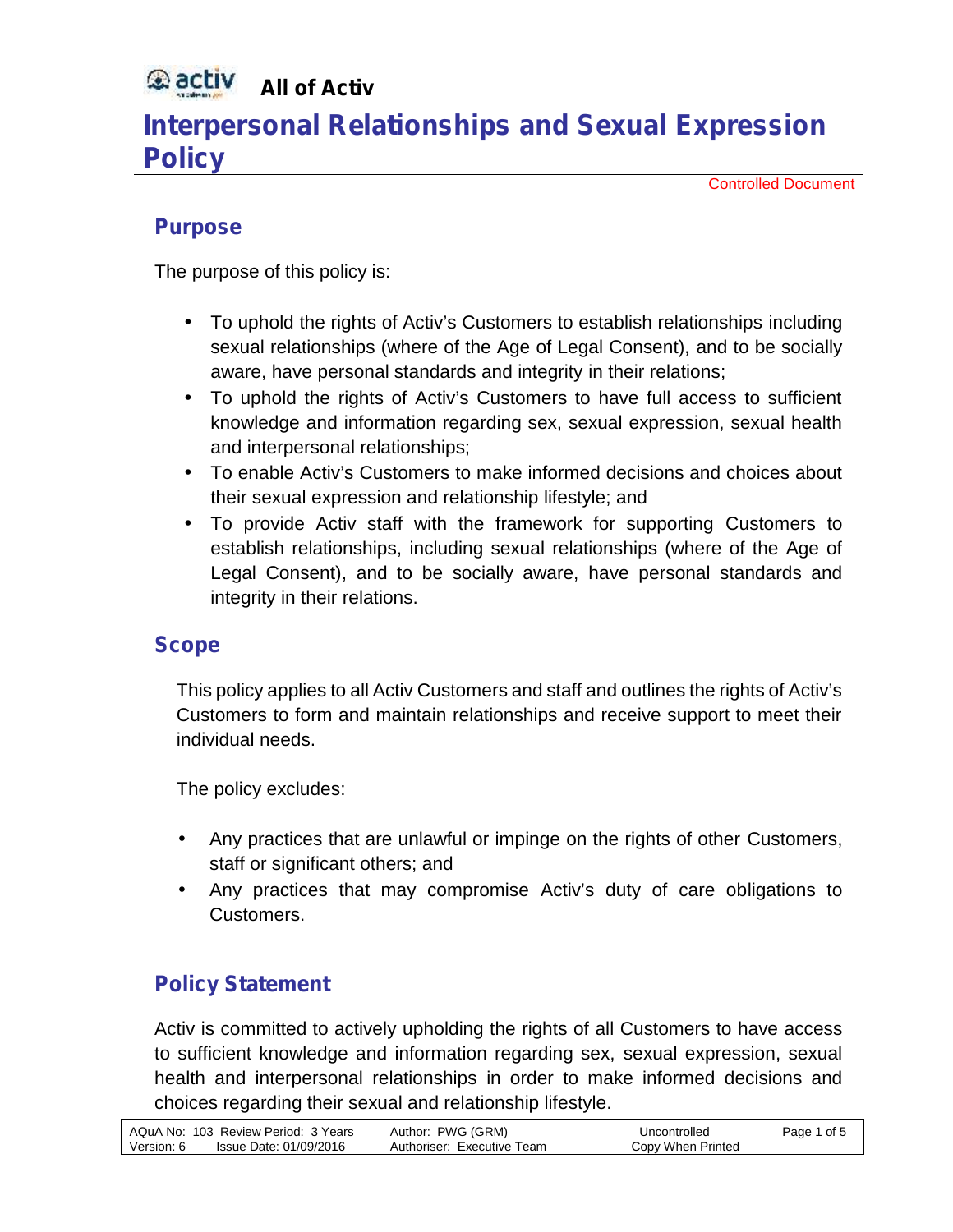#### **Qactiv All of Activ**

## **Interpersonal Relationships and Sexual Expression Policy**

Controlled Document

This will be done by:

- Providing appropriate information related to safe/healthy sexual activity, or assisting Customers to access information from other sources.
- Maintaining the privacy of individuals and exercising a respectful approach with all concerned.
- Where there are no relevant guardianship arrangements in place, Activ's staff and volunteers should not inform or share information with third parties, including families, about a customer's sexual expression without the customer's consent.
- Providing relevant details to the appropriate authorities when any behaviour or information received and/or disclosed indicates this is necessary in order to lessen or prevent a serious threat to the life, health or safety of any individual.
- Assisting Customers to access appropriate healthcare and related services and supports as required.
- Enabling Customers to legitimately, lawfully and safely develop a means of sexual expression.
- Activ is committed to enhancing the well-being of Customers by supporting and encouraging respect for oneself and others in relationships and social interaction.

### **Guidelines to assist customers, staff and families**

- 1. Staff must be aware of customers' rights to have informed choice and control in matters of sexual expression and consensual sexual activities based on sections 319 – 331 of the Western Australian Criminal Code. This requires that:
	- a. The person has given free and informed consent (that is, they understand what they are consenting to and cannot be considered to be an Incapable Person under the terms of Section 330 of the WA Criminal Code);
	- b. If the customer is aged 16-17, the other person is not in a position of care, supervision, or authority for the person with disability;

|            | AQuA No: 103 Review Period: 3 Years | Author: PWG (GRM)          | Uncontrolled      | Page 2 of 5 |
|------------|-------------------------------------|----------------------------|-------------------|-------------|
| Version: 6 | Issue Date: 01/09/2016              | Authoriser: Executive Team | Copy When Printed |             |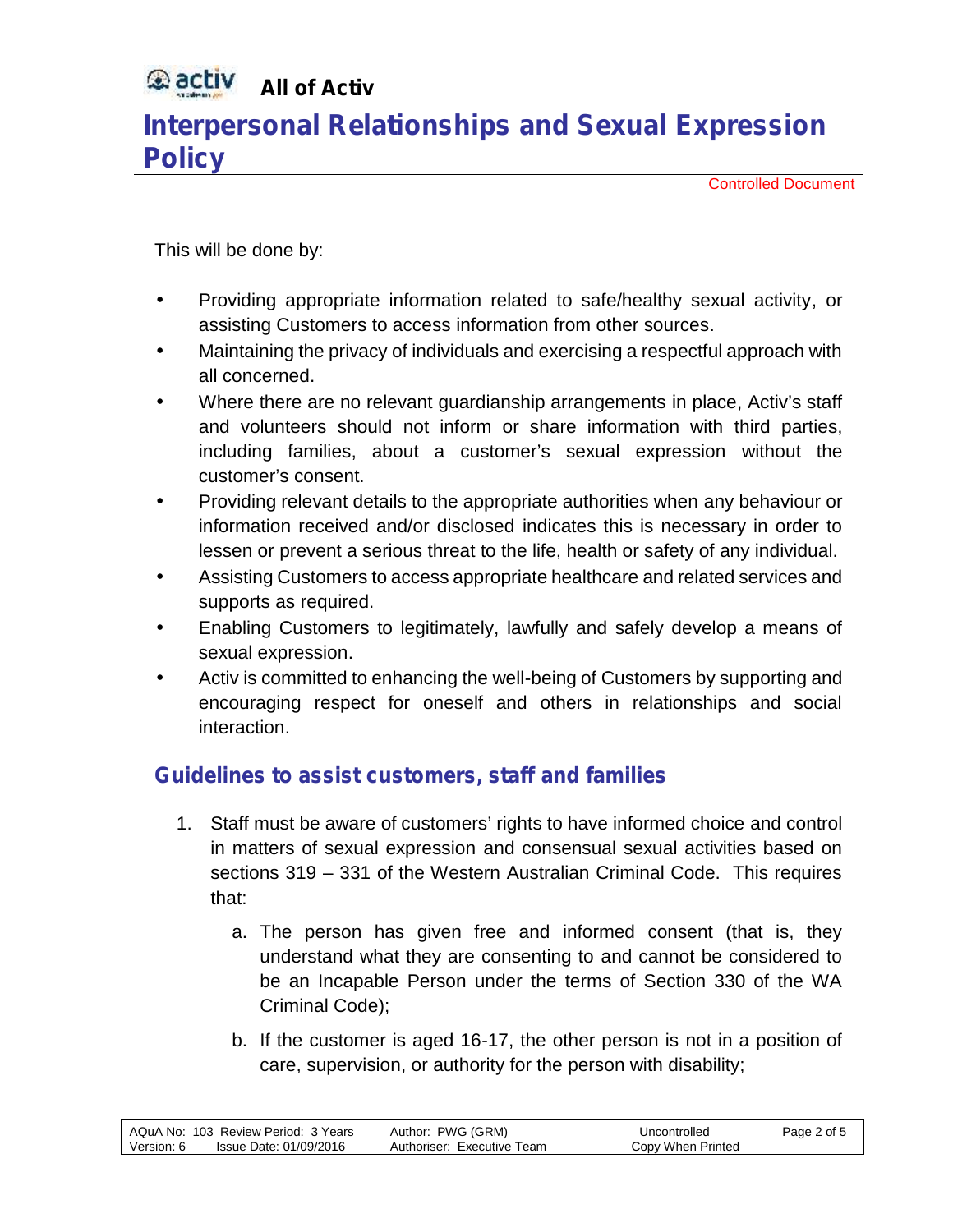#### **Qactiv All of Activ**

# **Interpersonal Relationships and Sexual Expression Policy**

Controlled Document

- 2. Activ's staff and Volunteers are not permitted to have a sexual relationship with any of Activ's Customers, regardless of the age of the Customer.
- 3. All customers have a right to protection against unwanted sexual advances.
- 4. Staff must maintain customers' rights to privacy and confidentiality.
- 5. Staff may assist customers to link into external agencies, which provide sexual counselling/education and or sexual services (where of the Age of Legal Consent). In accordance with relevant state legislation it is illegal to engage the services of a street based sex worker.
- 6. If sexual behaviours are observed in customers who are not of the Age of Legal Consent, Staff are referred to the resources listed in Appendix A for guidance, specifically to the NDIA-funded People 1st Program.
- 7. Adult customers in the organisation's accommodation support services are entitled to have guests in their rooms, but are expected to respect the rights and privacy of co-residents at all times.
- 8. Adult customers have the right to live in a de facto relationship if the person is over the legal age of consent.
- 9. Where disagreement occurs on the exercising of these rights amongst coresidents, staff will endeavour to mediate the differences.
- 10. Adult customers have the right to marry if the nature and effect of the marriage ceremony is in accordance with the relevant State and Federal legislation at the time.
- 11. Staff must not physically assist customers in sexual activities.

### **Reference to National Standards for Disability Services as measured by WA's Quality System**

Standard 1: Individual rights to freedom of expression, self-determination and decision-making and actively prevents abuse, harm, neglect and violence.

Standard 3: Building individual strengths and enabling individuals to reach their goals.

## **Definitions**

|            | AQuA No: 103 Review Period: 3 Years | Author: PWG (GRM)          | Uncontrolled      | Page 3 of 5 |  |
|------------|-------------------------------------|----------------------------|-------------------|-------------|--|
| Version: 6 | lssue Date: 01/09/2016              | Authoriser: Executive Team | Copy When Printed |             |  |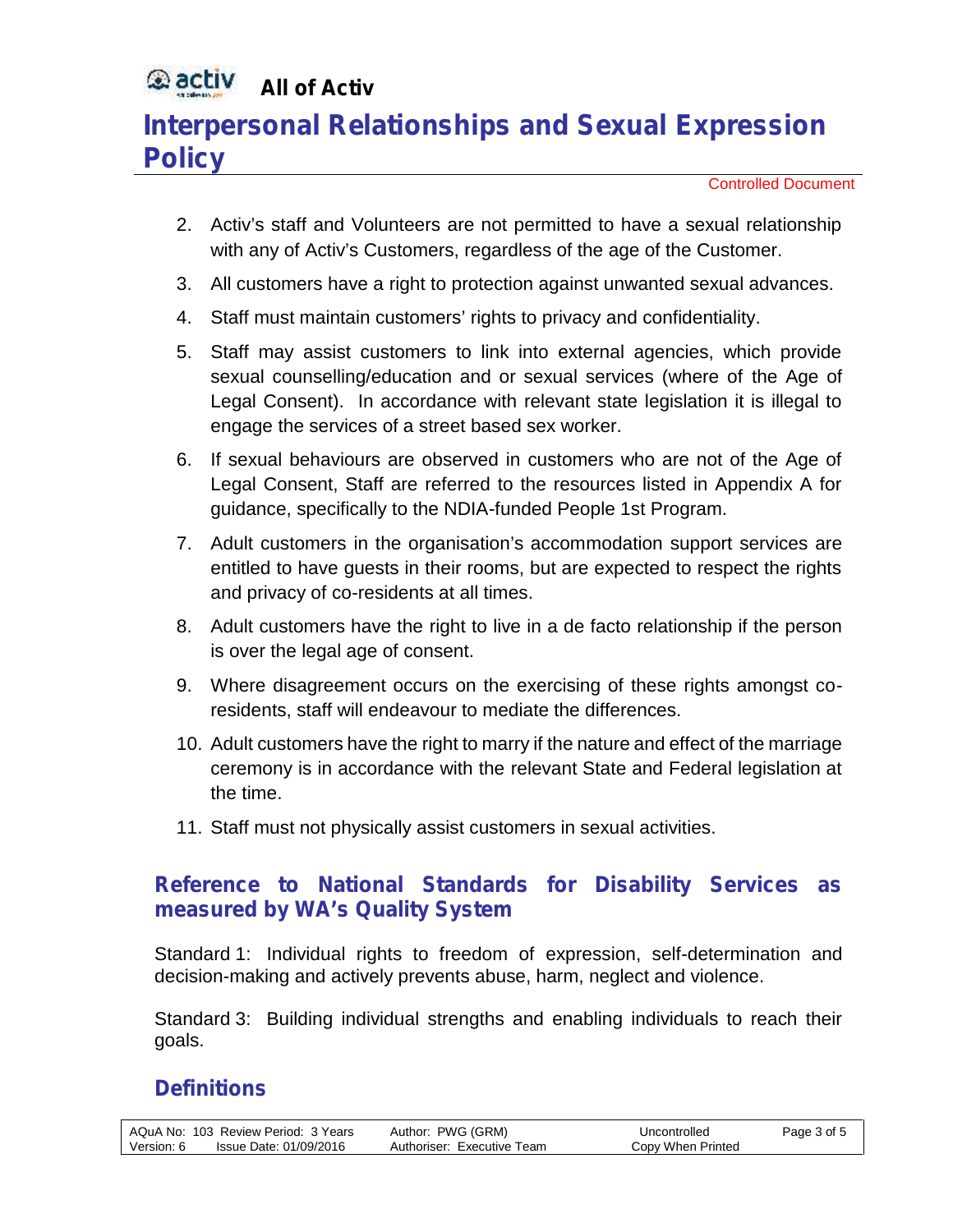#### **Q** activ **All of Activ**

# **Interpersonal Relationships and Sexual Expression Policy**

Controlled Document

*Adult Customer:* for the purpose of this Procedure an Adult Customer is someone who is legally of the age of consent.

*Age of Legal Consent*: this is defined by the Criminal Code as a person who is aged 16 years or older.

**Customer:** the term 'customer' is used to describe a person with disability who utilises a service or support.

*Incapable Person:* is defined by Section 330 of the Western Australian Criminal Code as:

A person who is so mentally impaired as to be incapable:

- a) of understanding the nature of the action performed by or against him or herself; or
- b) of guarding himself or herself against sexual exploitation.

*Significant other:* is colloquially used as a gender-neutral term for a person's partner in an intimate relationship without disclosing or presuming anything about marital status, relationship status, or sexual orientation. Synonyms with similar properties include sweetheart, better half, spouse, domestic partner, lover, soulmate, or life partner.

### **Key Related Policies and Documents**

Interpersonal Relationships and Sexual Expression Procedure (AQuA: 2666)

Code of Conduct & Ethics (AQuA: 1867)

Protection of Human Rights and Freedom from Abuse Policy (AQuA: 271)

Protection of Human Rights and Freedom from Abuse and Neglect Procedure for Use by Staff (AQuA: 1455)

Indicators of Abuse (AQuA: 685)

Privacy Policy (AQuA 111)